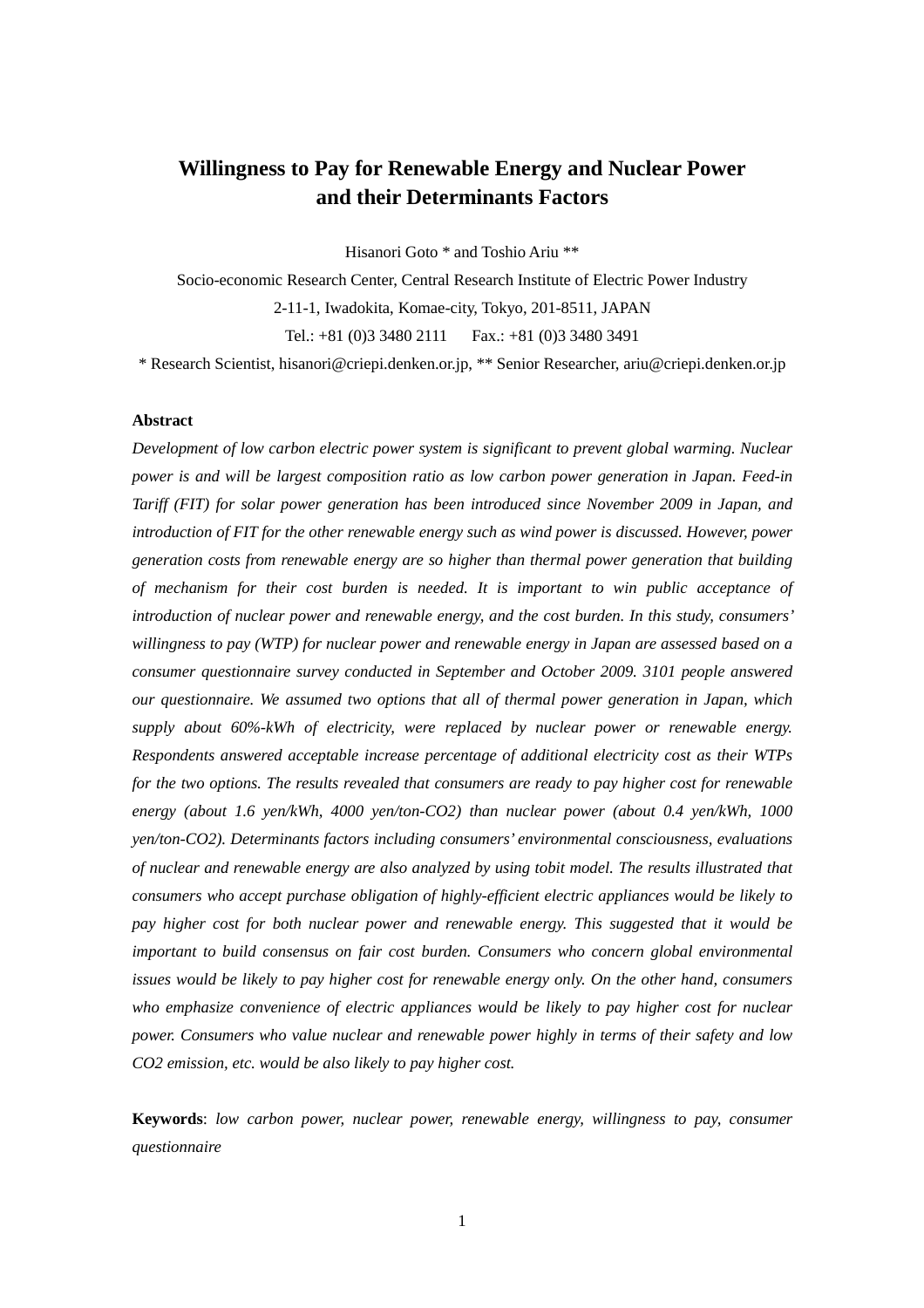# **1. Introduction**

Renewable energy and nuclear power are important as low carbon power in Japan as same as in the Europe and the US. Japanese government set a target that 70 percent of electricity would be generated from CO2 free power generation (Basic energy plan of Japan, 2010). Feed-in Tariff (FIT) for solar power generation has been introduced since November 2009 in Japan, and introduction of FIT for the other renewable energy such as wind power is discussed. However, power generation costs from renewable energy are so higher than thermal power generation that building of mechanism for their cost burden is needed. It is important to win public acceptance of introduction of nuclear power and renewable energy, and the cost burden.

In order to develop how to win the public acceptance, understanding of willingness to pay (WTP) for low carbon power and the determinants factors is important. WTP for renewable energy was investigated by several literatures as described in detail in Chapter 2. WTP for nuclear power was investigated by Roe et al. (2001). However, they did not analyze the determinants factors in detail. Firstly, this study show that willingness to pay (WTP) for nuclear power and renewable energy in Japan are assessed and compared based on a consumer questionnaire survey. Secondly determinants factors including consumers' environmental consciousness and evaluations of nuclear and renewable energy are also analyzed.

## **2. Literature review and focus of this study**

The WTP for low carbon energy are studied by Farhar and Houston (1996), Farhar(1999), Roe et al. (2001), Wiser (2003), Wustenhage et al. (2003), Nomura and Akai (2004), Borchers et al. (2007), Hansla et al. (2008), European Commission and European Parliament (2008), European Commission (2009), Scarpa and Willis (2010).

Most of the previous studies focused on WTP for renewable energy. The previous studies except for Roe et al. (2001) did not investigate WTP for nuclear power. No studies analyzed determinants factors of WTP for nuclear power considering effects of environmental consciousness, consumers' preferences to several power generations in addition to consumers' attributes.

This study focused on comparing WTP for renewable energy and nuclear power and the determinants factors. Hereafter we show a result of WTP based on consumer questionnaire survey and statistical analysis.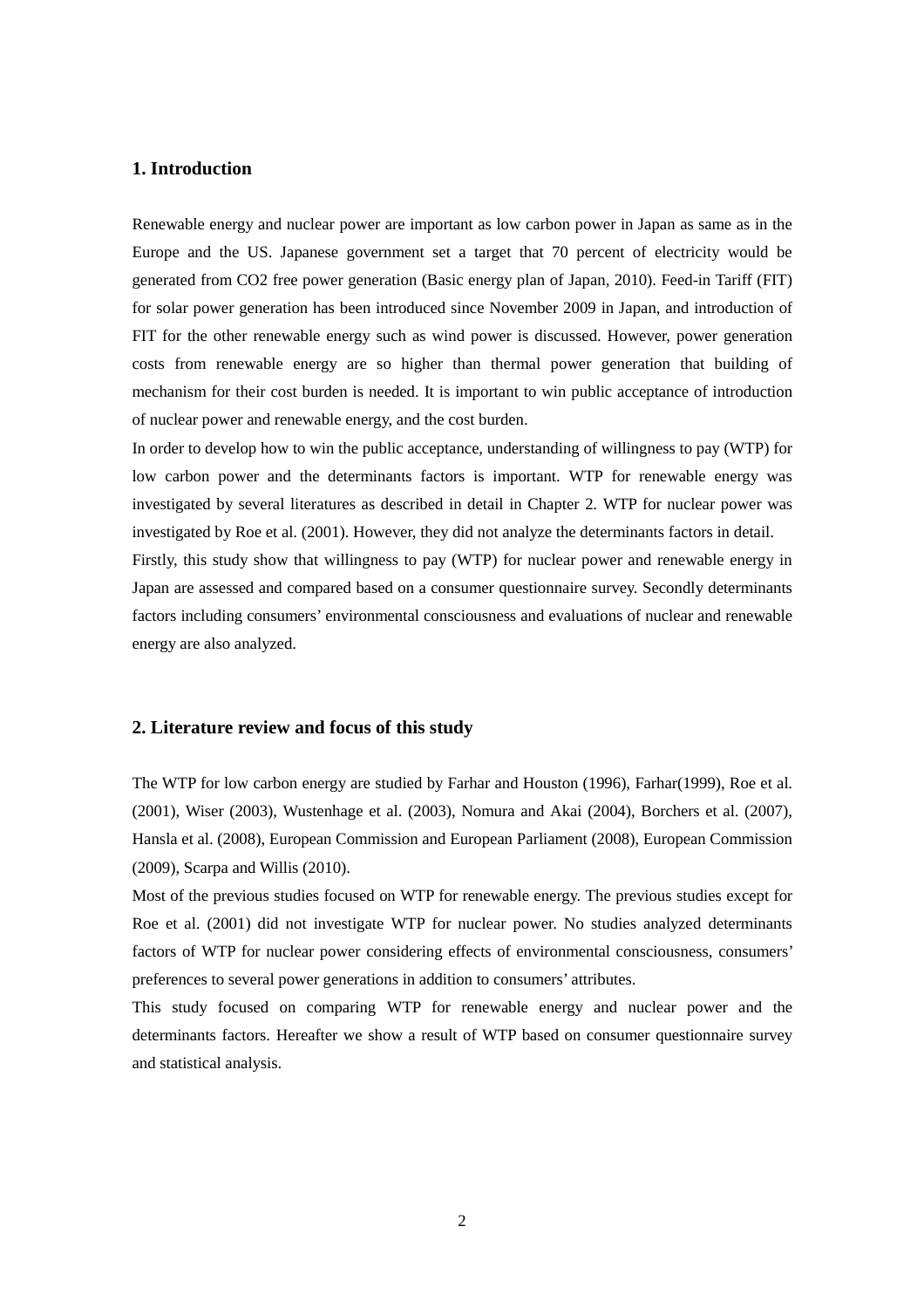# **3. Willingness to pay for renewable energy and nuclear power**

## **3.1 Consumer questionnaire**

This study conducted a consumer questionnaire survey shown in Table 1 to reveal the WTP for renewable energy and nuclear power. We surveyed environmental awareness and subjective evaluation of several power generations, which are assumed as determinants factors of the WTP, in addition to the WTP.

The WTP are surveyed based on Contingent Valuation Method (CVM). Firstly, respondents were informed composition ratio of generated electricity in Japan<sup>1</sup>, that CO2 as Green House Gases is emitted from thermal power generation plant, and that a ratio of the amount of CO2 emission from thermal power plant was about 30 percent in total CO2 emission in Japan. Secondly, respondents were proposed virtual scenario that thermal power would be replaced with renewable energy or nuclear power to reduce CO2 emission to zero. Finally, respondents answered acceptable increase ratio in electricity cost as WTP for installation of renewable energy or nuclear power.

| Survey period               | About four weeks from September to October 2009           |
|-----------------------------|-----------------------------------------------------------|
| Survey area                 | Japan                                                     |
| Survey object               | Residential customer (Consumer)                           |
| Respondent                  | Home manager (familiar with electricity cost)             |
| Survey content              | Willingness to pay for low carbon power                   |
|                             | Environmental awareness                                   |
|                             | Subjective evaluation of several power generations        |
|                             | Respondent attributes (income, sex, age, region and etc.) |
| Method                      | Mailing                                                   |
| Sampling                    | Stratified random sampling                                |
| Survey planner              | Central Research Institute of Electric Power Company      |
| Sample size (response rate) | $3,101s(66.2\%)$                                          |

|  |  | Table 1 Outline of consumer questionnaire survey |  |  |
|--|--|--------------------------------------------------|--|--|
|  |  |                                                  |  |  |

#### **3.2 Survey result**

Distribution of the WTP as the survey result is shown in Figure 1. Estimated medians<sup>2</sup> of the WTP for renewable energy and nuclear power are 7.8 percent and 1.9 percent respectively. Medians of the WTP for renewable energy and nuclear power are and about 1.6 JPY/kWh and 0.4 JPY/kWh respectively estimated by being multiplied by electricity rate. Medians of unit CO2 reduction value by renewable energy and nuclear power are about 4000 JPY/ton-CO2 and 1000 JPY/ton-CO2 respectively if CO2 emission intensity is assumed to be  $0.4 \text{ kg/kWh}^3$ .

 $1$  Composition ratios of hydro power, thermal power and nuclear power in the total generated electricity were about 10 percent, 60 percent and 30 percent, respectively.<br><sup>2</sup> Medians were estimated by applying log-logistic distribution to surveyed distribution.

<sup>&</sup>lt;sup>3</sup> Actual CO2 emission intensities are different by electric power companies in Japan.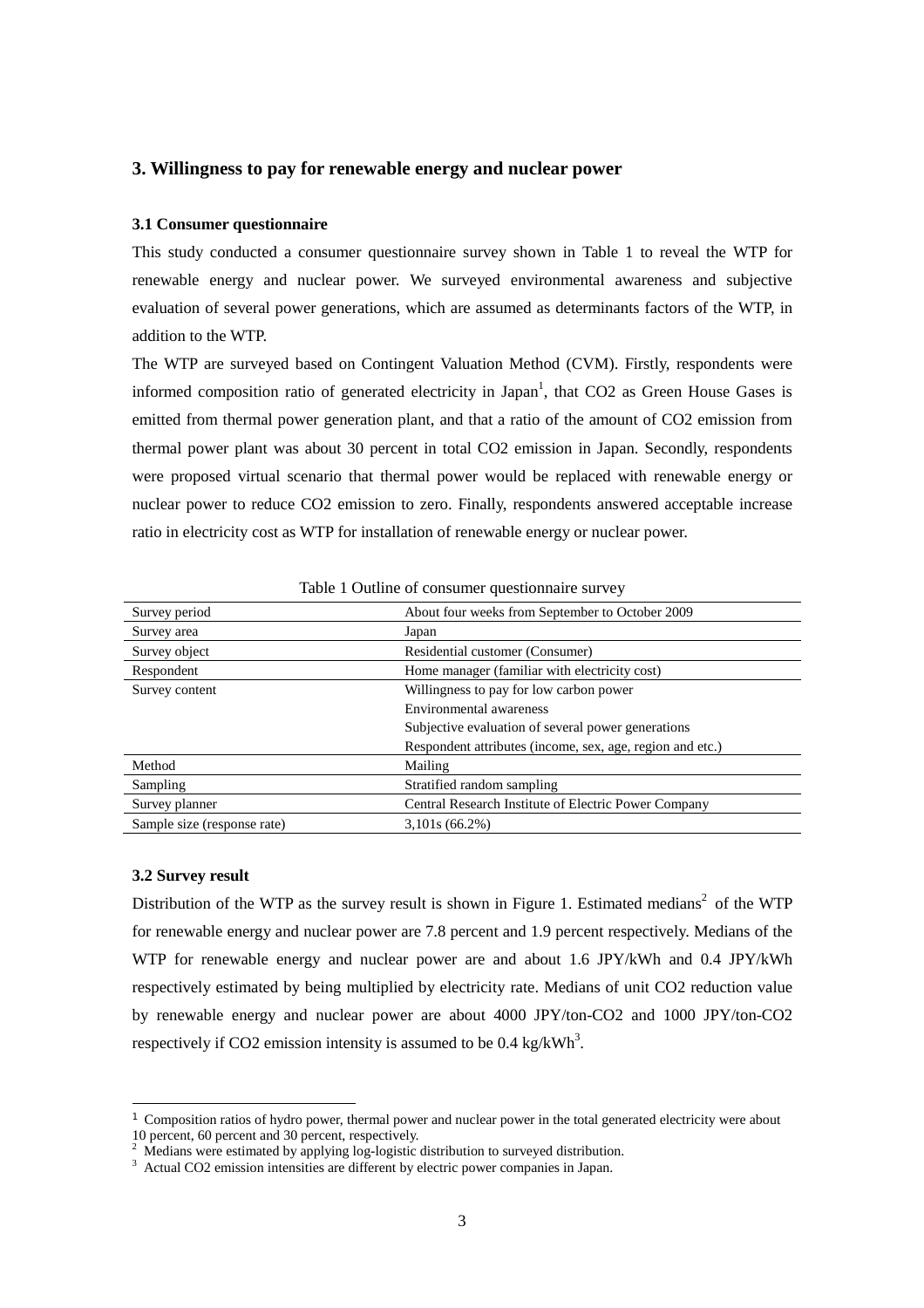

**WTP for renewable energy**





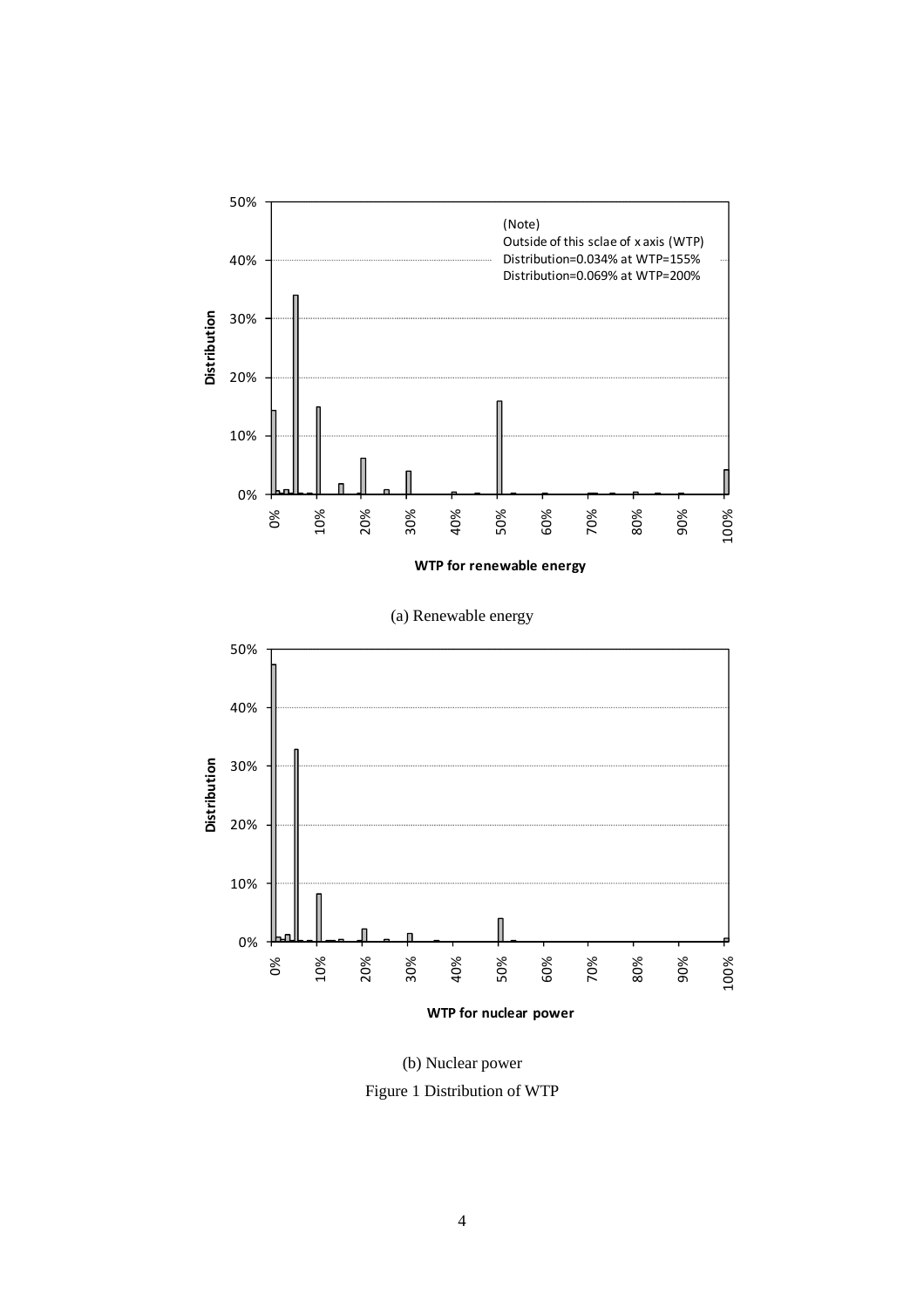# **4. Determinants factors of the WTP**

#### **4.1 Model and data**

We analyzed determinants factors of the WTP in order to discuss and develop how to win public acceptance of new and additional installation of renewable energy and nuclear power. We use tobit model because the WTP is more than or equal to zero.

Some of the previous studies assumed environmental awareness, preferences of power generations, and respondents' attributes. We also assumed environmental awareness and respondents' attributes as determinants factors. We assumed subjective evaluation of several power generations' characteristics, such as safety, power instability, and resource depletion, which were substituted for preferences of power generations. In addition to these factors, generated electricity ratios by regions in Japan are assumed as the factors.

We tried to verify two hypotheses regarding environmental awareness (H1 and H2).

H1: High environmental awareness increases the WTP, because consumers who have these environmental attitudes would evaluate CO2 emission reduction higher than the others. H2: Preferences for convenient lifestyle decrease the WTP.

Five variables, including environmental knowledge, environmental consciousness, acceptability of energy efficiency regulation, desire for environmental information, and purchase of high-efficient appliances, were assumed to verify H1 as shown in Table 2. We assumed that high decrees of environmental knowledge, environmental consciousness, acceptability of energy efficiency regulation, and purchase of high-efficient appliances increased the WTP. High desire for environmental information decreased the WTP because a consumer, who had this kind of attitude, could wonder benefit to reduce CO2, and could be low environmental awareness. In order to compare an effect of purchase of high-efficient appliances, we also assumed that energy conservation behavior did not influence WTP because this behavior spent no money.

On the other hand, two variables, involvement in home appliances and preference of convenience of appliances, were assumed to verify H2 as shown in Table 2, We assumed that high involvement in home appliances and preference of convenience of appliances decreased WTP, because a consumer who had these kinds of attitudes would like to pay more money for convenient lifestyle than for CO2 reduction.

Data representing these eight variables were collected as five-point scale in consumer questionnaire survey<sup>4</sup>.

<sup>4</sup> Survey items are shown in Appendix.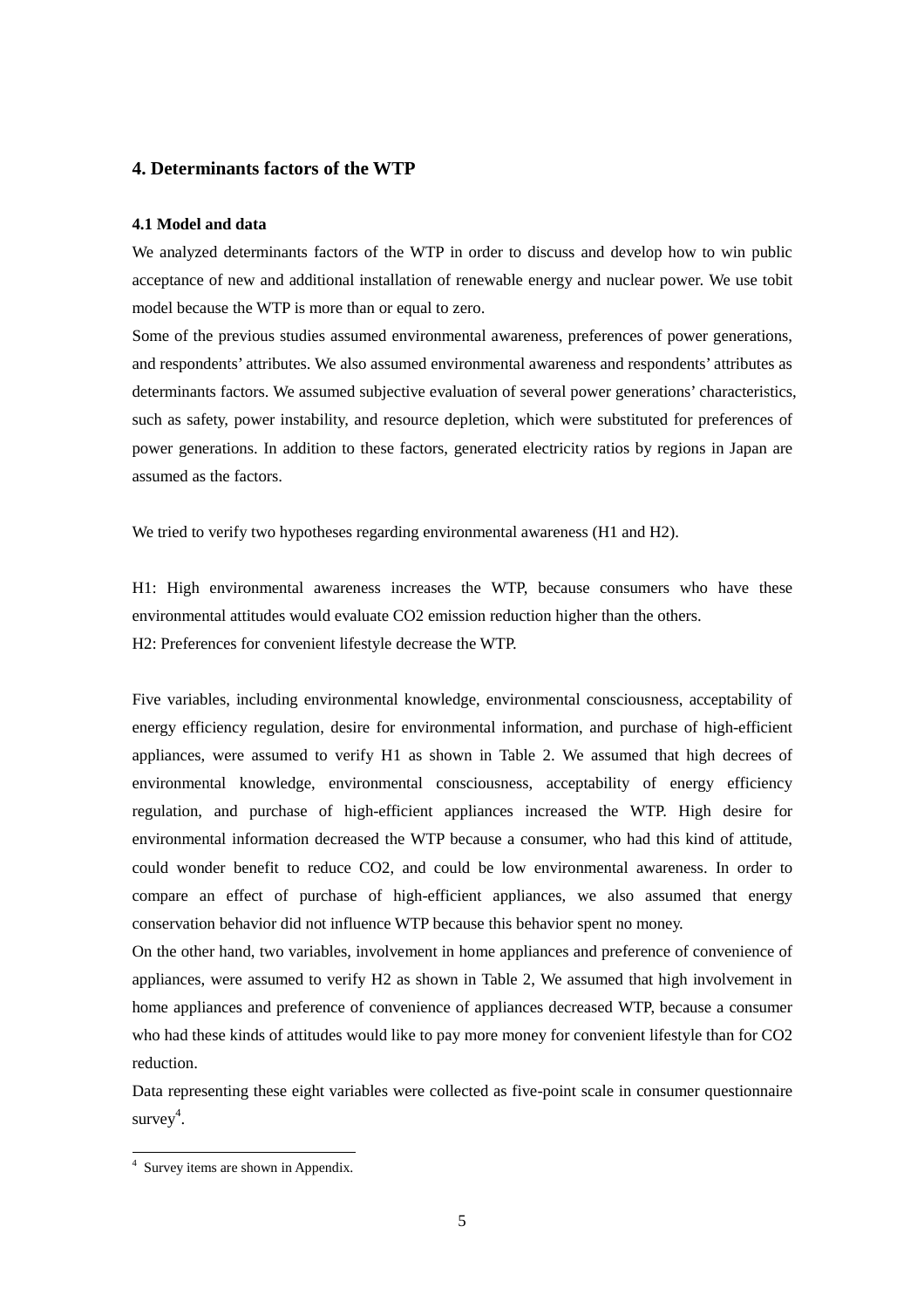Next, we tried to verify two hypotheses regarding subjective evaluations of power generations (H3 and H4).

H3: High/low evaluations of characteristics of renewable energy and nuclear power and increase/decrease WTP for renewable energy and nuclear power respectively.

H4: High/low evaluations of characteristics of thermal power decrease/increase WTP, because consumers, who evaluate thermal power as low, highly evaluate replacing them.

Nine variables were assumed as subjective evaluations shown in Table 2, which were surveyed in consumer questionnaire survey as five-point scale. We used cost volatility risk of coal-fired thermal power and concern about coal depletion as characteristics of thermal power, low carbon emission of nuclear power, safety of nuclear power, and concern about uranium depletion as characteristics of nuclear power, and low carbon emission of solar power, safety of solar power, power instability of solar power, and concern about solar power (opposite to *renewable*) as characteristics of renewable energy.

We tried to verify three hypotheses regarding composition ratio of generated electricity.

H5: High ratio of nuclear power decreases WTP of nuclear power only, because of NIMBY about nuclear power.

H6: High ratio of thermal power decreases WTP both renewable energy and nuclear power, because consumers, who lives where ratio of thermal power is higher, should pay more money for replacing thermal power with low carbon power.

H7: High ratio of solar power increases WTP for renewable energy only, because consumers, who live where more solar power is used, would like to utilize efficiently it.

Composition ratios of nuclear power and thermal power by regions were applied to data based on ten power companies supplying regions where each respondent lives. We used installed ratio of solar power generation system in home by prefectures as composition ratio of solar power.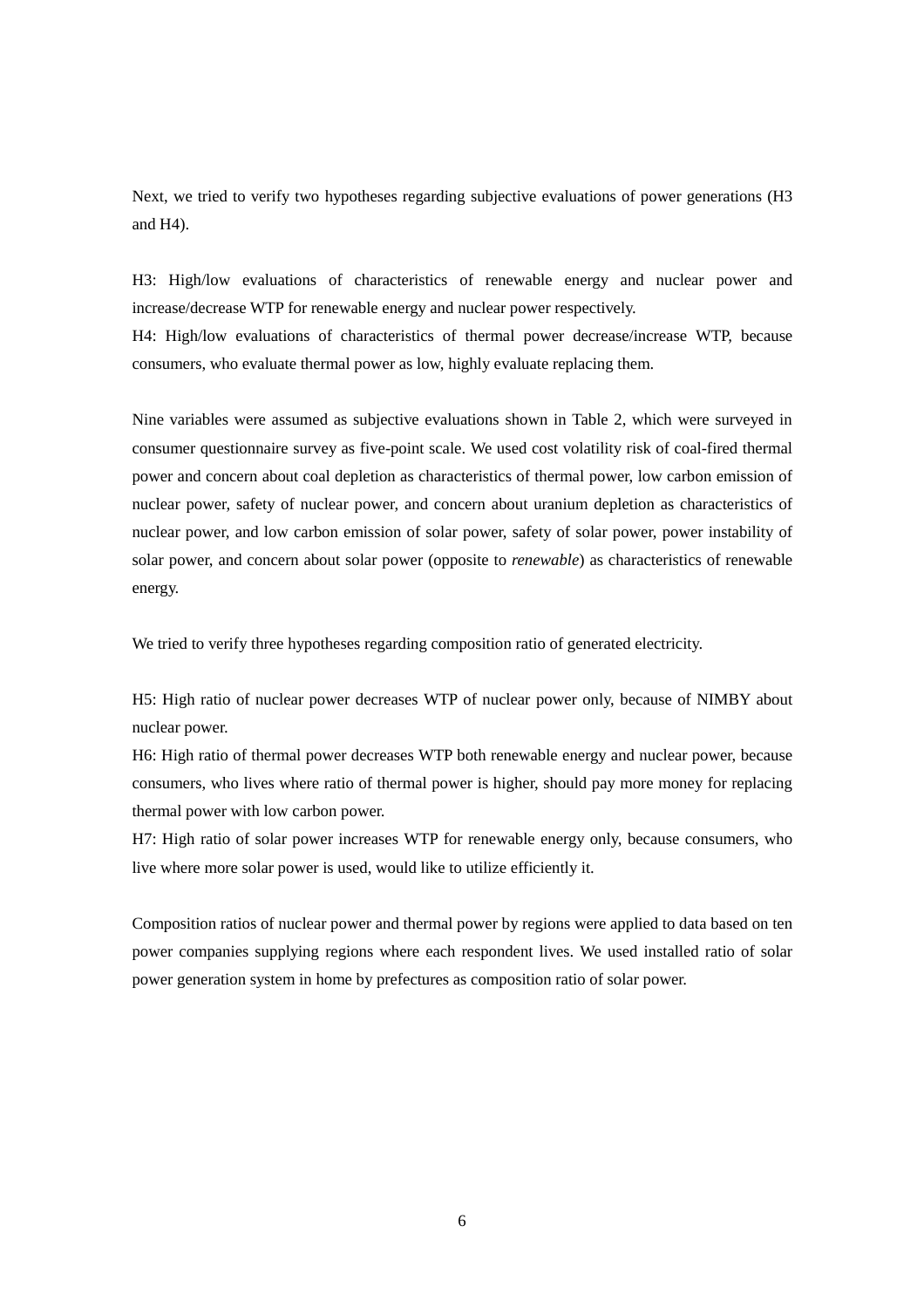| Categories                                              | <b>Explanatory variables</b>                      | Related hypothesis |
|---------------------------------------------------------|---------------------------------------------------|--------------------|
|                                                         | Environmental knowledge                           | H1                 |
|                                                         | Environmental consciousness                       | H1                 |
|                                                         | Acceptability of energy efficiency regulation     | H1                 |
| Environmental awareness                                 | Desire for environmental information              | H1                 |
|                                                         | Energy conservation behavior                      | (H1)               |
|                                                         | Purchase of high-efficient appliances             | H1                 |
|                                                         | Involvement in home appliances                    | H <sub>2</sub>     |
|                                                         | Preference of convenience of appliances           | H <sub>2</sub>     |
|                                                         | Cost volatility risk of coal-fired thermal power  | H4                 |
|                                                         | Concern about coal depletion                      | H4                 |
|                                                         | Low carbon emission of nuclear power              | H <sub>3</sub>     |
| Subjective evaluations of                               | Safety of nuclear power                           | H <sub>3</sub>     |
| characteristics of power<br>generations                 | Concern about uranium depletion                   | H <sub>3</sub>     |
|                                                         | Low carbon emission of solar power                | H <sub>3</sub>     |
|                                                         | Safety of solar power                             | H <sub>3</sub>     |
|                                                         | Power instability of solar power                  | H <sub>3</sub>     |
|                                                         | Concern about solar power (opposite to renewable) | H <sub>3</sub>     |
|                                                         | Ratio of nuclear power                            | H <sub>5</sub>     |
| Composition ratio of generated<br>electricity by region | Ratio of thermal power                            | H <sub>6</sub>     |
|                                                         | Ratio of solar power for home                     | H7                 |
|                                                         | Electricity cost of household                     |                    |
| Household and respondent's                              | Sex of respondent                                 |                    |
| attributes                                              | Age of respondent                                 |                    |
|                                                         | Annual income of household                        |                    |

# Table 2 Explanatory variables and hypothesis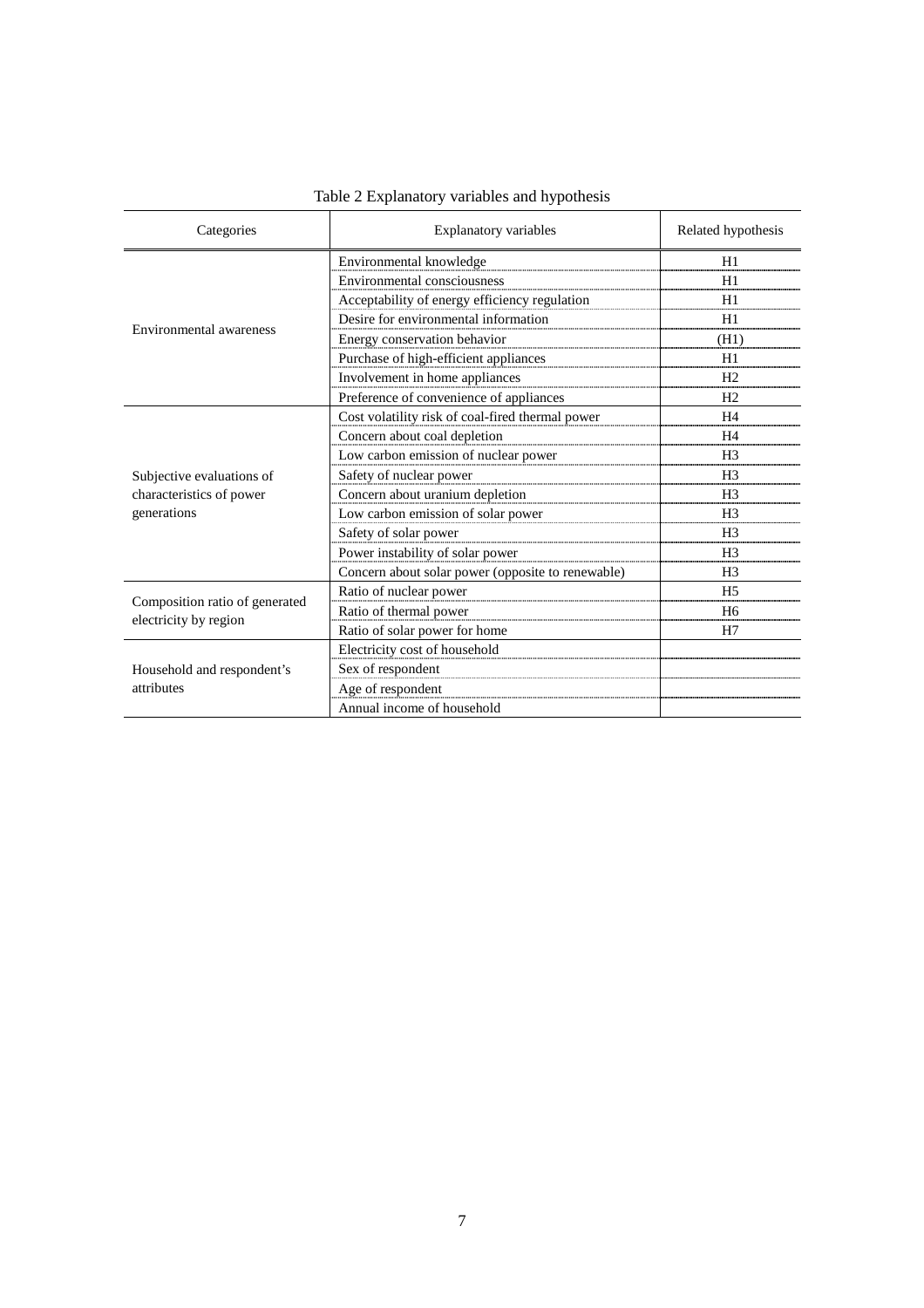### **4.2 Empirical result**

#### *Environmental awareness*

We found that H1 and H2 were supported partially as below.

The results illustrated that consumers who accept purchase obligation of highly-efficient electric appliances would be likely to pay higher cost for both nuclear power and renewable energy. This suggested that it would be important to build consensus on fair cost burden.

Consumers who concern global environmental issues, have much knowledge of the issues, and often purchase high-efficient appliances would be likely to pay higher cost for renewable energy only. On the other hand, consumers who are highly involved in electric appliances and emphasize convenience of electric appliances would be likely to pay less for renewable energy only. On the contrary of H2, consumers who emphasize convenience of electric appliances would be likely to pay higher cost for nuclear power.

#### *Subjective evaluations of several power generation*

We found that H3 was supported as expected as below.

Consumers who value nuclear and renewable power highly in terms of their safety and low CO2 emission, etc. would be also likely to pay higher cost.

On the other hand, we found that H4 was rejected.

Subjective evaluations of coal thermal power generation did not influence WTP for both renewable energy and nuclear power.

## *Composition ratio of generated electricity by region*

We found that H5 was supported as expected, and that H6 and H7 were supported partially as below. High composition ratio of nuclear power decreases WTP for nuclear power. It would be because consumers, who live in these regions, would not hope that additional nuclear power would be installed in their regions (NIMBY). High ratio of thermal power decreases WTP for nuclear power because consumers would like to avoid large cost burden to replace thermal power plant with nuclear power. High composition ratio of solar power increases WTP for renewable power, which suggests that consumers, who live where more solar power is used, would like to utilize renewable energy.

### *Respondent attributes*

Female would like to pay less for both renewable energy and renewable power than male. Older people would like to pay more for nuclear power only. High income household would like to pay more for renewable energy only.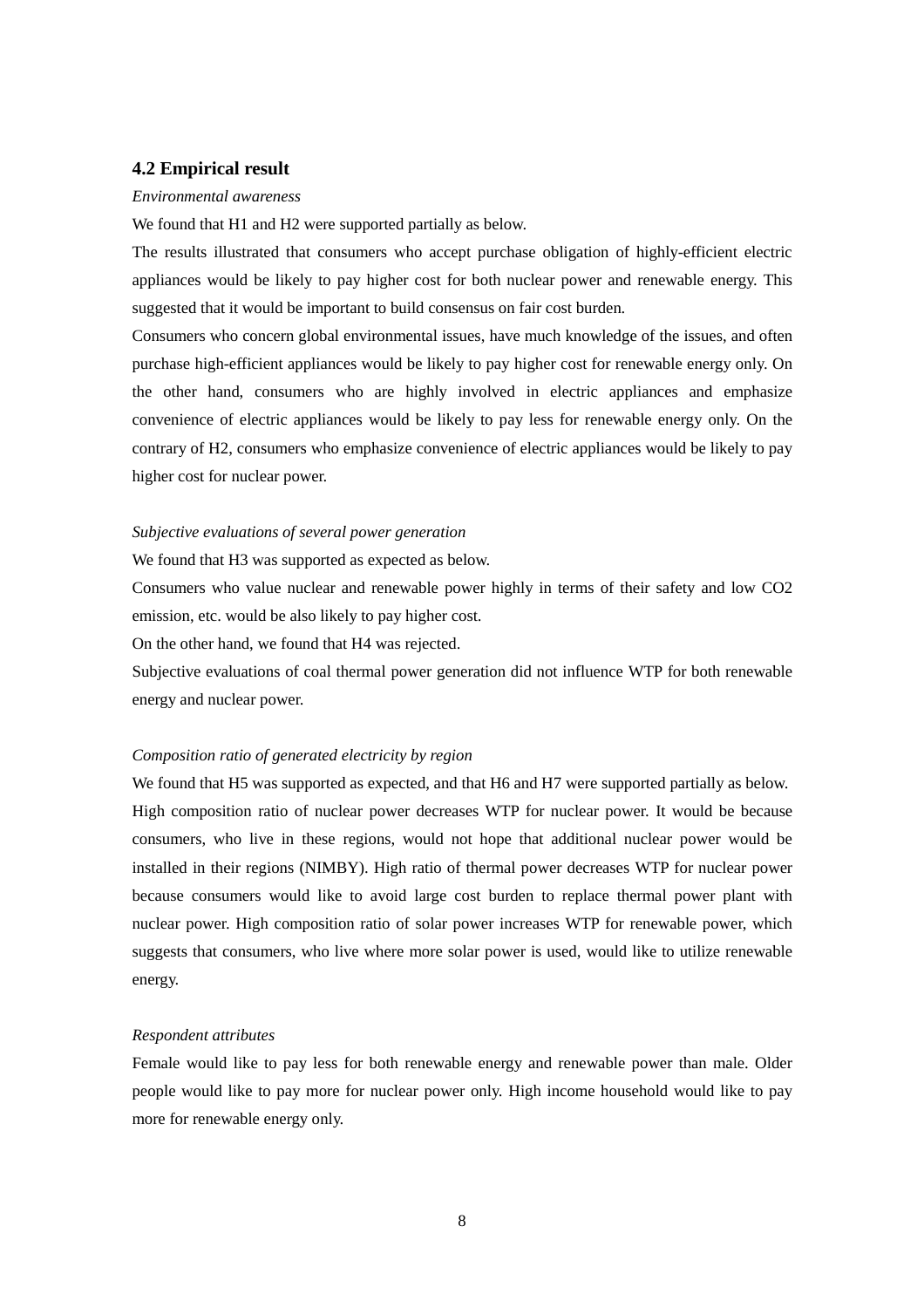|                           |                                                  |             | Renewable energy |        |             | Nuclear power |        |
|---------------------------|--------------------------------------------------|-------------|------------------|--------|-------------|---------------|--------|
|                           |                                                  | coefficient | s.e.             |        | coefficient | s.e.          |        |
| Environme                 | Environmental knowledge                          | 2.348       | 0.613            | $**$   | $-0.423$    | 0.482         |        |
| ntal                      | Environmental consciousness                      | 3.096       | 0.786            | **     | 0.132       | 0.610         |        |
| awareness                 | Acceptability of energy efficiency               | 3.466       | 0.480            | **     | 2.194       | 0.386         | **     |
|                           | regulation                                       |             |                  |        |             |               |        |
|                           | Desire for environmental                         | 0.848       | 0.615            |        | $-0.643$    | 0.485         |        |
|                           | information                                      |             |                  |        |             |               |        |
|                           | Energy conservation behavior                     | $-0.122$    | 0.684            |        | 0.417       | 0.532         |        |
|                           | Purchase of high-efficient                       | 0.910       | 0.493            | $^{+}$ | 0.038       | 0.389         |        |
|                           | appliances                                       |             |                  |        |             |               |        |
|                           | Involvement in home appliances                   | $-1.204$    | 0.507            | *      | 0.088       | 0.400         |        |
|                           | preference of convenience of                     | $-0.993$    | 0.590            | $^{+}$ | 0.878       | 0.463         | $^{+}$ |
|                           | appliances                                       |             |                  |        |             |               |        |
| Subjective<br>evaluations | Cost volatility risk coal-fired<br>thermal power | $-0.190$    | 0.512            |        | $-0.164$    | 0.404         |        |
| of                        | Concern about coal depletion                     | 0.276       | 0.517            |        | 0.085       | 0.403         |        |
| characteristi             | Low carbon emission of nuclear                   | $-0.081$    | 0.445            |        | 1.795       | 0.358         | **     |
| cs of power               | power                                            |             |                  |        |             |               |        |
| generations               | Safety of nuclear power                          | $-1.729$    | 0.535            | **     | 3.215       | 0.408         | $**$   |
|                           | Concern about uranium depletion                  | 0.866       | 0.461            | $^{+}$ | $-0.879$    | 0.367         | $\ast$ |
|                           | Low carbon emission of solar                     | 0.704       | 0.732            |        | 0.617       | 0.586         |        |
|                           | power                                            |             |                  |        |             |               |        |
|                           | Safety of solar power                            | 2.646       | 0.663            | $**$   | 0.196       | 0.518         |        |
|                           | Power instability of solar power                 | $-1.203$    | 0.736            |        | $-0.011$    | 0.572         |        |
|                           | Concern about solar power                        | $-0.967$    | 0.489            | $\ast$ | 0.634       | 0.383         | $^{+}$ |
|                           | depletion(opposite to renewable)                 |             |                  |        |             |               |        |
| Compositio                | Ratio of nuclear power                           | $-8.933$    | 13.900           |        | $-29.780$   | 10.842        | **     |
| n ratio of                | Ratio of thermal power                           | $-8.239$    | 12.643           |        | $-31.216$   | 9.942         | **     |
| generated                 | Ratio of solar power for home                    | 260.763     | 128.943          | $\ast$ | 180.601     | 100.998       | $^{+}$ |
| electricity               |                                                  |             |                  |        |             |               |        |
| by region<br>Household    | Electricity cost of household                    | $-0.026$    | 0.238            |        | 0.242       | 0.185         |        |
| and                       |                                                  |             |                  | $\ast$ |             |               | $**$   |
| respondent'               | Sex of respondent (1=male,<br>$2$ =female)       | $-2.898$    | 1.165            |        | $-3.486$    | 0.912         |        |
| s attributes              | Age of respondent                                | 0.748       | 0.508            |        | 0.932       | 0.393         | $\ast$ |
|                           | Annual income of household                       | 1.222       | 0.378            | $**$   | 0.424       | 0.295         |        |
| Constant                  |                                                  | $-16.357$   | 14.214           |        | 2.087       | 11.079        |        |
|                           |                                                  |             |                  |        |             |               |        |
| Pseudo $\overline{R^2}$   |                                                  | 0.0113      |                  |        | 0.018       |               |        |
|                           |                                                  |             |                  |        |             |               |        |

Table 3 Analysis result

Note: superscripts \*\*, \* and + indicate statistical significance at the level of 1%, 5% and 10%, respectively.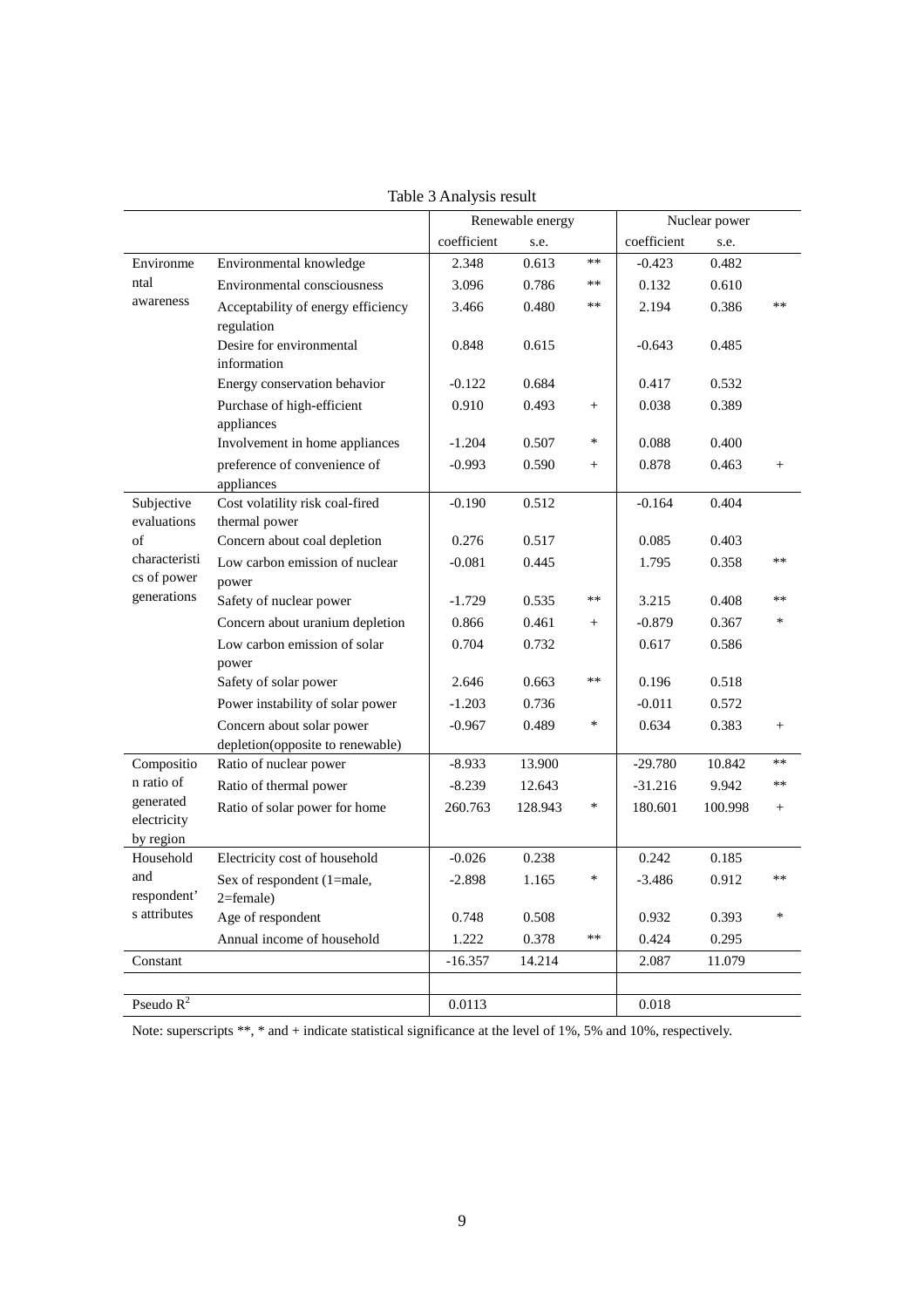### **4.3 Discussion**

We would like to discuss what conditions would increase WTP for renewable energy and nuclear power, and policy implications to increase the WTP.

As illustrated above, acceptability of energy efficiency regulation is only common determinant factor of WTP for both renewable energy and nuclear power in environmental awareness. This implies that consumers would accept additional cost burden of low carbon power when consensus that all consumers should pay fair obligation for measures against climate change.

However, we could point two important attitudes which influence the WTP. One is an attitude toward public interest regarding to climate change. The other is an attitude toward private interest regarding to convenient lifestyle. The above result indicates that renewable energy would be accepted when public interest would be emphasized by consumers in the future, and that nuclear power would be accepted when private interest would be emphasized.

Opinion polls<sup>5</sup> of Cabinet Office of Government of Japan showed that consumers' environmental awareness has risen from the latter 1990s to 2000s. If this trend would continue, renewable energy would continue to be valued by consumers.

In addition to low carbon emission, it is important that the other characteristics such as safety and resources depletions would be understood by consumers to increase the WTP.

Additional installation of nuclear power would be more acceptable in the region where ratios of nuclear power and thermal power are low in the present. New installation of solar power would be more acceptable in the region where installation potential of solar power is high.

# **5. Conclusion**

This study showed that WTP for renewable energy is larger than nuclear power. The analysis on determinants factors of the WTP illustrated that building consensus of fair cost burden are important for new and additional installation of both renewable energy and nuclear power. The result also showed that though increase of public interest regarding climate change could increase the WTP for renewable energy, consumers' preference to convenient lifestyle could increase the WTP for nuclear energy. In addition to low carbon emission, it is important that the other characteristics such as safety and resources depletions would be understood by consumers. We also discussed about location of new and additional renewable energy and nuclear power based on the result that composition ratio of generated electricity also influences the WTP.

<sup>&</sup>lt;sup>5</sup> Total percentage of response to "interested" and "somewhat interested" in global warming, ozone depletion and decrease of tropical forest has increased from 79% to 93% from 1997 to 2007.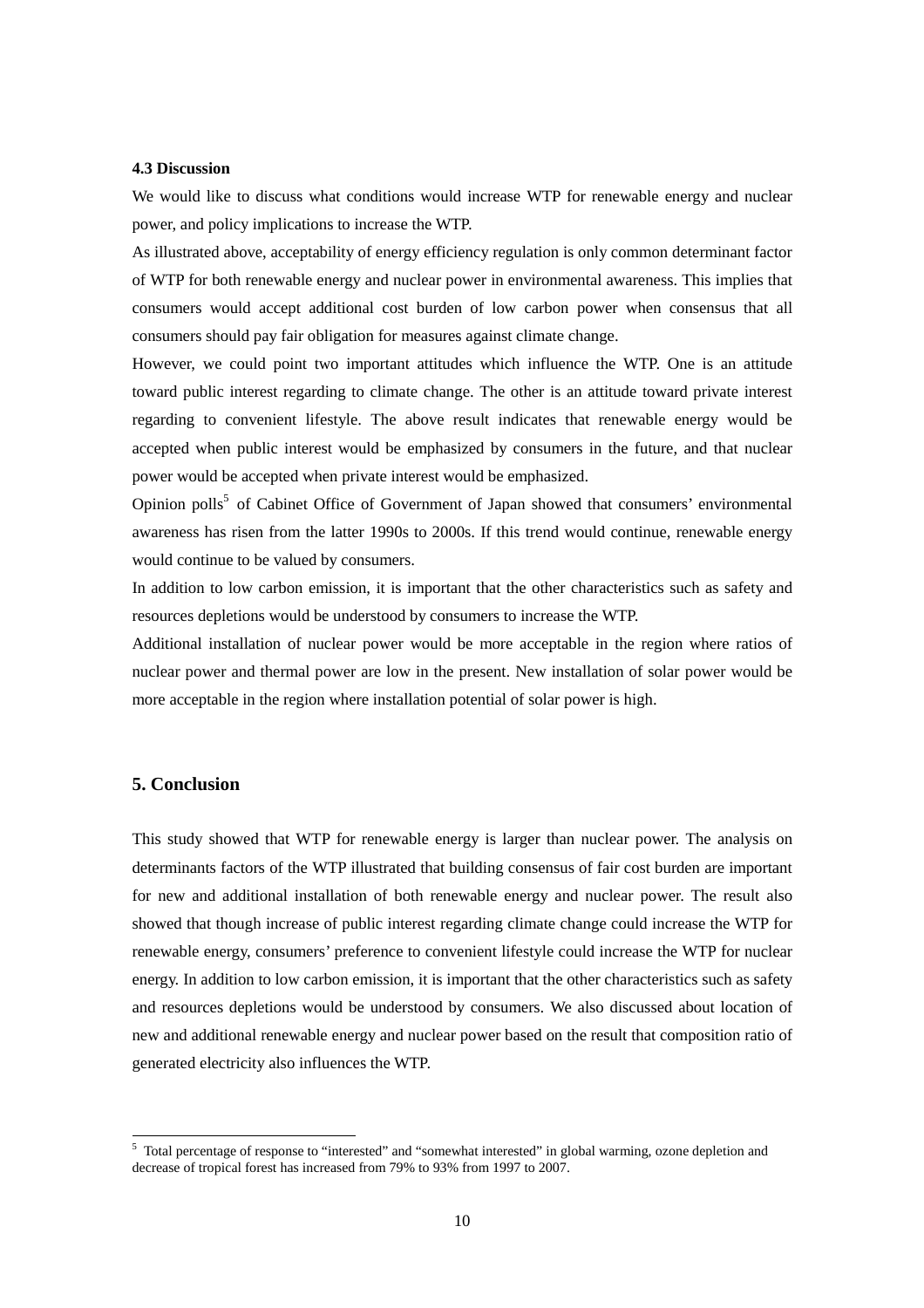# **Appendix**

| Categori<br>es | Variables                       | Survey items                                         | Answer alternatives |
|----------------|---------------------------------|------------------------------------------------------|---------------------|
|                | Environmental knowledge         | I know much about global warming and                 | $5 = yes$           |
|                |                                 | energy resources depletion.                          | 4=somewhat yes      |
|                | Environmental                   | I think that to prevent global warming is a          | $3 =$ neutral       |
|                | consciousness                   | significant issue in the 21 century.                 | $2$ =somewhat no    |
|                | Acceptability of energy         | I think regulation on purchase of high-efficient     | $1 = no$            |
|                | efficiency regulation           | appliances is unavoidable.                           |                     |
| Environ        | Desire for environmental        | I think information provided by electric power       |                     |
| mental         | information                     | and gas companies is not enough.                     |                     |
| awarene        | Energy conservation             | My family reduces electricity used by lighting.      |                     |
| SS             | behavior                        |                                                      |                     |
|                | Purchase of high-efficient      | My family often purchases high-efficient but         |                     |
|                | appliances                      | expensive<br>home<br>appliances<br>such<br><b>as</b> |                     |
|                |                                 | air-conditioner and refrigerator.                    |                     |
|                | Involvement in home             | I often read advertisements and magazines            |                     |
|                | appliances                      | about new release of appliances.                     |                     |
|                | Preference of convenience of    | I think function and convenience of appliances       |                     |
|                | appliances                      | are more important than energy efficiency.           |                     |
|                | Cost volatility risk coal-fired | same as on the left                                  | $5 = yes$           |
|                | thermal power                   |                                                      | 4=somewhat yes      |
|                | Concern about coal              | same as on the left                                  | $3 =$ neutral       |
|                | depletion                       |                                                      | $2$ =somewhat no    |
| Subjecti       | Low carbon emission of          | same as on the left                                  | $1 = no$            |
| ve             | nuclear power                   |                                                      |                     |
| evaluati       | Safety of nuclear power         | same as on the left                                  |                     |
| ons of         | Concern about uranium           | same as on the left                                  |                     |
| characte       | depletion                       |                                                      |                     |
| ristics of     | Low carbon emission of          | same as on the left                                  |                     |
| power          | solar power                     |                                                      |                     |
| generati       | Safety of solar power           | same as on the left                                  |                     |
| ons            | Power instability of solar      | same as on the left                                  |                     |
|                | power                           |                                                      |                     |
|                | Concern about solar power       | same as on the left                                  |                     |
|                | depletion (opposite to          |                                                      |                     |
|                | renewable)                      |                                                      |                     |

# Figure A-1 Survey items used as explanatory variables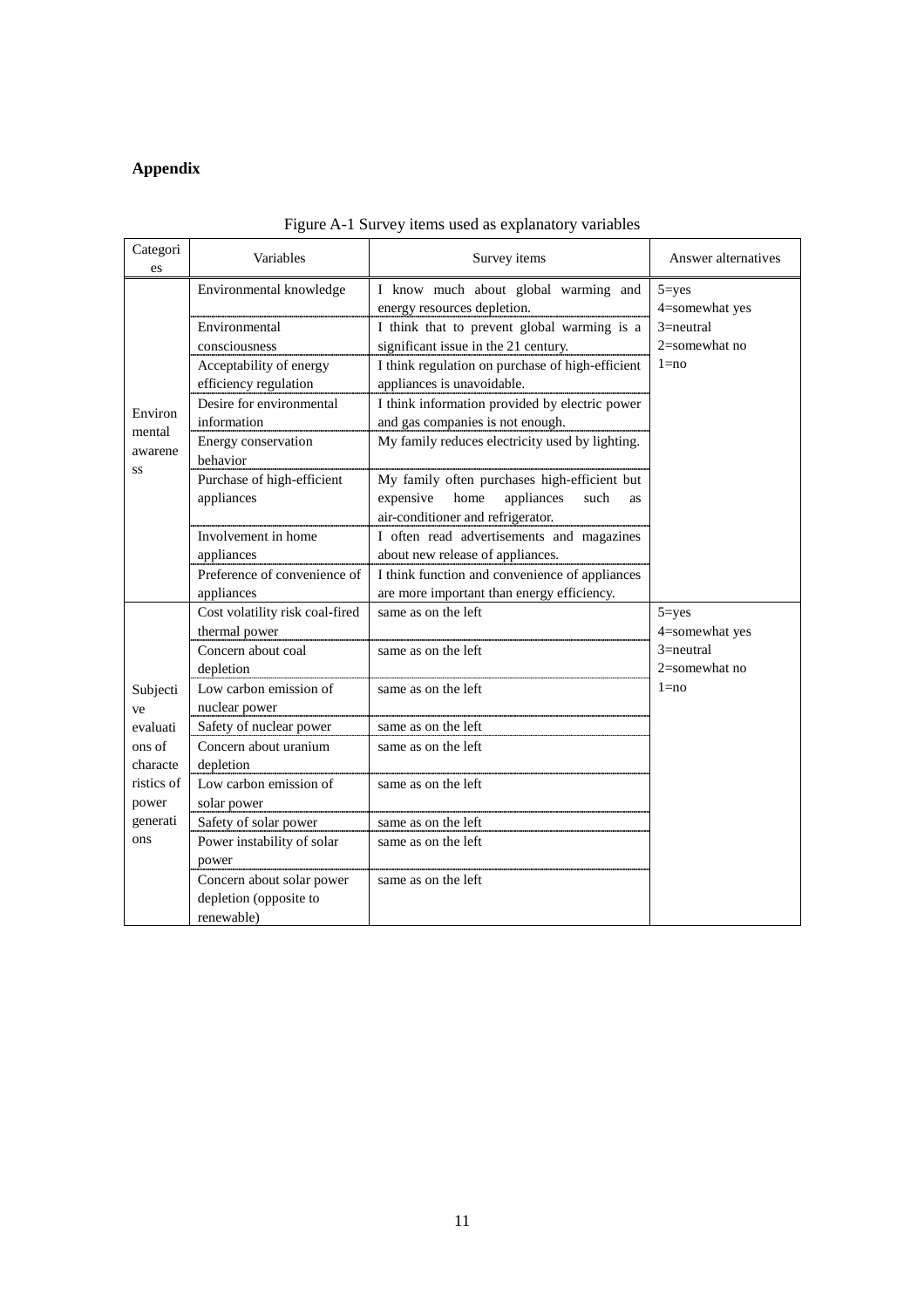|           | Monthly electricity cost of | 1=less than or equal to 2000JPY, 2=2000-4000JPY, 3=4000-6000JPY,             |  |  |
|-----------|-----------------------------|------------------------------------------------------------------------------|--|--|
|           | household                   | $4 = 6000 - 8000$ JPY.<br>$5 = 8000 - 1000$ JPY. $6 = 10000 - 12000$ .       |  |  |
|           |                             | 7=12000-14000JPY.<br>$8=14000-16000$ , $9=16000-18000$                       |  |  |
| Househ    |                             | $10=18000-20000$ JPY, $11=20000$ 22000 JPY, $12=$ more than or equal to      |  |  |
| old and   |                             | 22000JPY                                                                     |  |  |
| respond   | Sex of respondent           | $1$ =male. $2$ =female                                                       |  |  |
| ent's     | Age of respondent           | 1=less than or equal to 29 years old, $2=30 - 39$ years old, $3=40-49$ years |  |  |
| attribute |                             | old, $4=50-59$ years old, $5=60-69$ years old, $6=$ more than or equal to 70 |  |  |
| s         |                             | years old                                                                    |  |  |
|           | Annual income of household  | 1= less than or equal to 2 million JPY, $2=2$ - 4 million JPY, $3=4$ - 6     |  |  |
|           |                             | million JPY, $4=6-8$ million JPY, $5=8-10$ million JPY, $6=10-15$ million    |  |  |
|           |                             | JPY, $7=15$ - 20 million JPY, $8=$ more than or equal to JPY                 |  |  |

Figure A-1 Survey items used as explanatory variables (continued)

Figure A-2 Composition ratio of generated electricity by region

| Ratio of nuclear power        | Average from 2006 to 2008                                                    |  |
|-------------------------------|------------------------------------------------------------------------------|--|
|                               | Different by electric power companies in different regions                   |  |
| Ratio of thermal power        | Average from 2006 to 2008                                                    |  |
|                               | Different by electric power companies in different regions                   |  |
| Ratio of solar power for home | Cumulative install ratio in home                                             |  |
|                               | Different by 47 prefectures                                                  |  |
|                               | Ratio = Number of household where home PV is installed / Number of household |  |

### **Reference**

- Borchers, A.M., Duke, J.M., Parsons G.R., 2007. Does willingness to pay for green energy differ by source? Energy Policy, 35, 3327-3334.
- European Commission and European Parliament, (2008), "Europeans' attitudes towards climate change," Special Eurobarometer 300.
- European Commission, (2009), "Europeans' attitudes towards climate change," Special Eurobarometer 322.
- Farhar, B. C. and Houston, A. H. (1996), "Willingness to Pay for Electricity from Renewable Energy," NREL/TP-460-21216, National Renewable Energy Laboratory.
- Farhar, B. C., (1999), Willingness to Pay for Electricity from Renewable Resources: A Review of Utility Market Research, NREL/TP.550.26148, National Renewable Energy Laboratory.
- Hansla, A., Gamble, A. Juliusson, A. and Garling, T., (2008), "Psychological determinants of attitude towards and willingness to pay for green electricity," Energy Policy, 36, 768-774.
- Ministry of Economy, Trade and Industry of Japan, Basic energy plan of Japan, 2010.
- Nomura, N. and Akai, M. (2004), "Willingness to pay for green electricity in Japan as estimated through contingent valuation method," Applied Energy, 78, 453-463.
- Roe, B., Teisl, M. F., Levy, A. and Russell, M., (2001), "US consumers' willingness to pay for green electricity," Energy Policy, 29, 917-925.